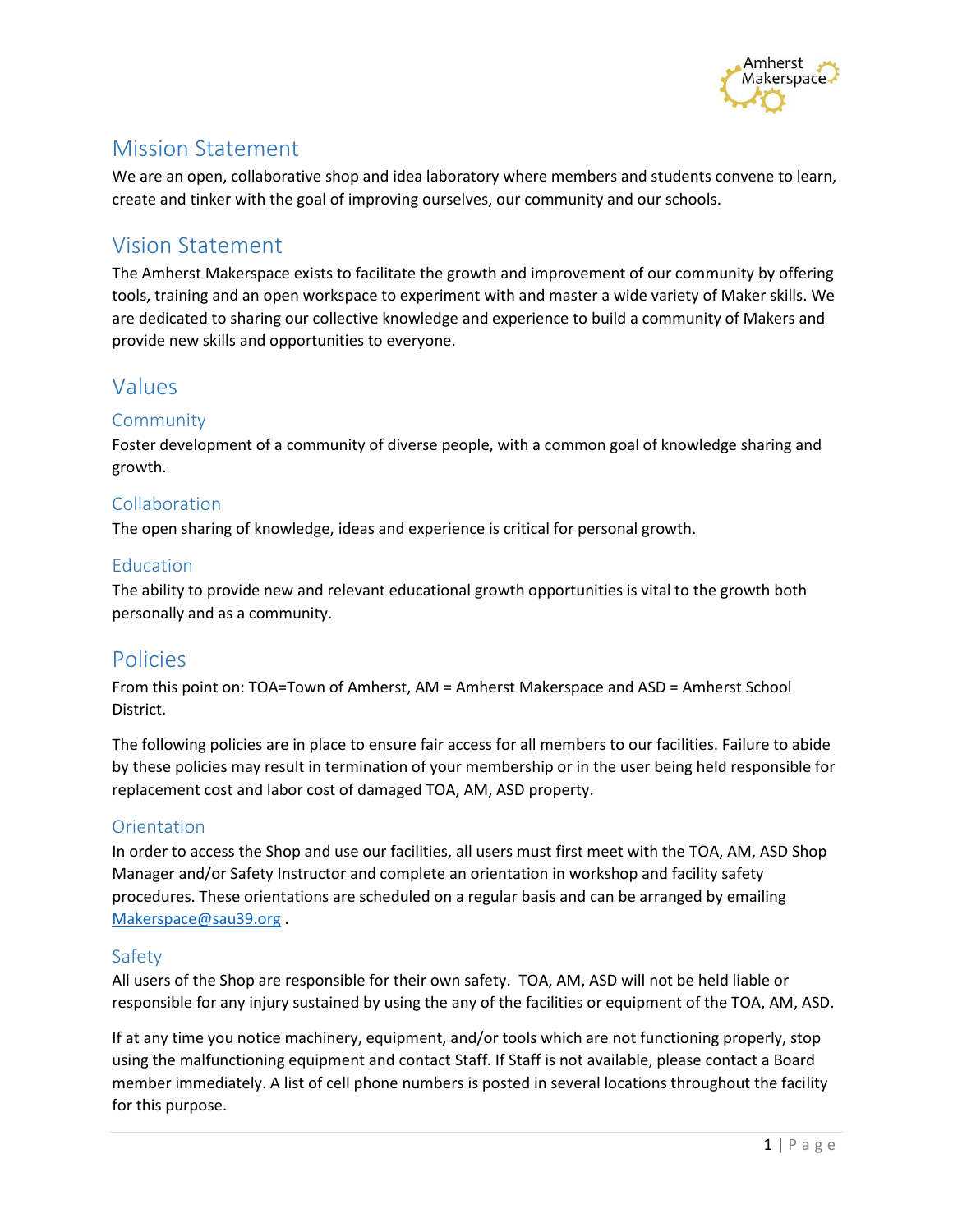

When using any of the TOA, AM, ASD machines or facilities, members must return machines and facility to the state they were found in (i.e. Clean, fully assembled, in good working order, etc.).

Reclaimed wood is only to be used in Shop after it has been made free of metal using a metal detector. If shop user fails to remove all metal from wood, and the metal damages TOA, AM, ASD blades or machines, the user will be liable for all costs (replacement and labor) associated with fixing the blade or machine and any resulting physical injuries. Please notify Staff of your intent to use reclaimed wood materials prior to bringing those materials into the facility. Under no circumstances can a shop user store any items in the shared space of the shop without receiving prior consent from a Shop Manager, officer, or board member.

Green lumber and pressure treated lumber cannot be used on the "SawStop" table saw unless reviewed or tested by the staff.

All members, users of Shop, and workshop attendees are required to sign a Release of Liability Waiver before using any equipment, tools, or services in our facility.

### Personal Items

All materials and projects in the shop must be labeled. Labels must include full name, phone number, and projected move date. All non or partially labeled projects/materials may be removed from the premises by TOA, AM, ASD or Amherst Middle School staff. Overnight storage of projects is limited to non-school nights and must be removed before the students arrive for their regularly scheduled class.

TOA, AM, ASD is not responsible for any damage to projects or material stored in Shop.

## Expectations

- 1. Pay dues on time, abide by the Membership Agreement, and contribute to the space. This includes, but is not limited to, cleaning the space, participating in projects that better the common work area (new workbenches, tables, shelves, etc.), and managing group projects. We are a volunteer-run organization. All members will be required to regularly volunteer a small amount of their time to help us hold down our operating expenses, and keep our Makerspace running smoothly and looking clean and professional.
- 2. Membership is not a guarantee. TOA, AM, ASD expects that every member, user of the shop, and workshop attendee will show one another goodwill and respect. Engaging in rude, embarrassing, obnoxious, or generally nasty behavior can result in termination of your membership.

## **Workshops**

Equipment, machines, classroom space, and other areas may be reserved for classes. Check the online reservation calendar or emai[l Makerspace@sau39.org](mailto:makerspace@sau39.org) to determine availability ahead of time if you need a specific machine or work area.

Tables marked as reserved for workshops are for the exclusive use of instructors and attendees beginning 30 minutes prior to the start of the workshop.

Please be considerate and refrain from excessively noisy work (planning, jointing, grinding) during the first hour of the workshop.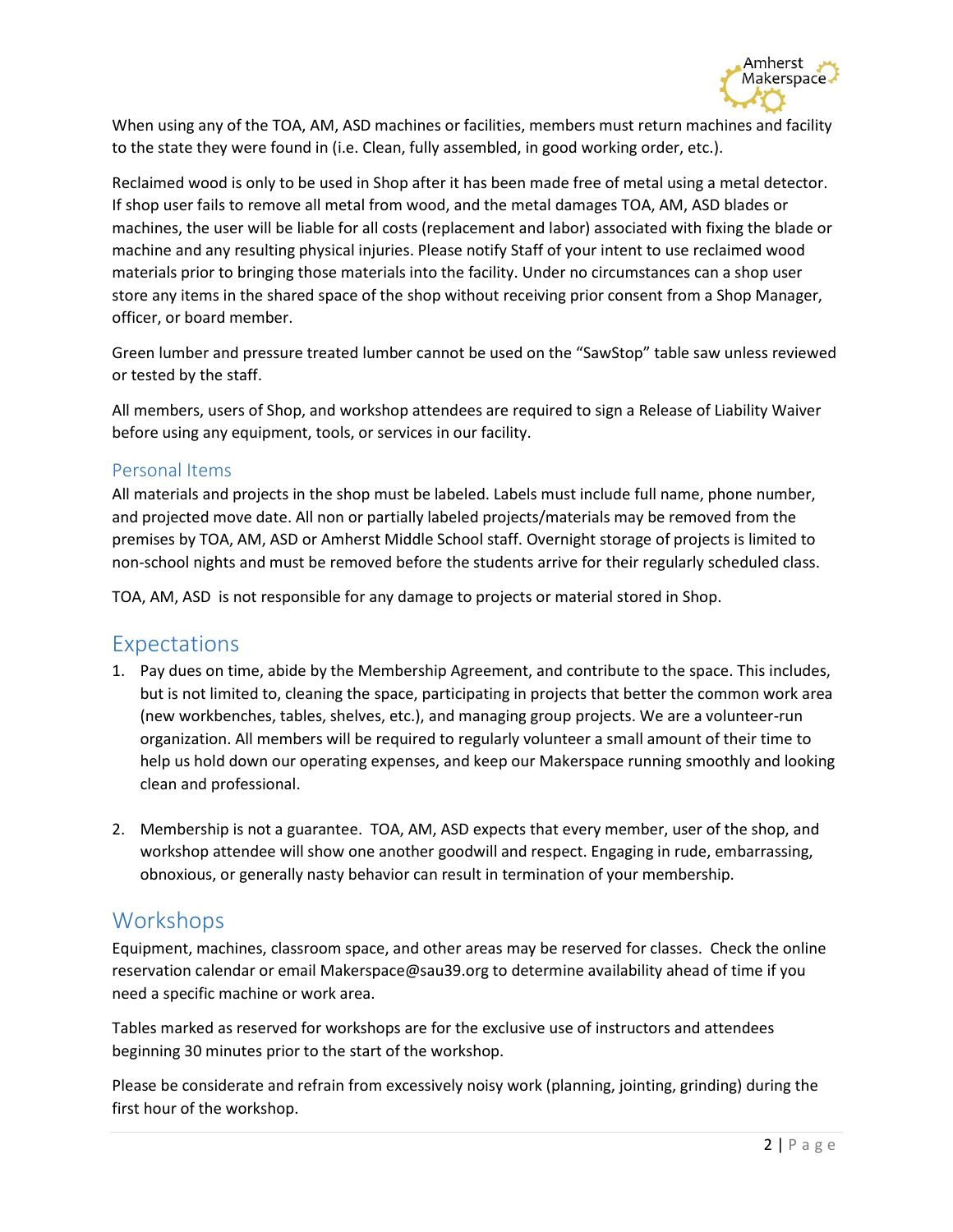

Classes will receive priority on the Stationary Table Saw and Miter Saw in the Wood Shop.

Classes will receive priority on using all equipment in the Metal Shop.

If you are on a deadline with a project, please speak with the instructor and/or Shop Manager. We want you to finish your project and have the workshop be a success.

## Shop Rules and Conduct

- 1. Always wear proper eye and ear protection while in the shop area. This applies regardless if you are working on machinery or not.
- 2. No member, user of the workshop, or workshop attendee may use any shop equipment unless authorized to do so through by successfully passing the TOA, AM, ASD safety orientation course.
- 3. Only authorized TOA, AM, ASD members are permitted in the workshops without prior permission and supervision. Keeping foot traffic to a minimum creates a safer and more comfortable working environment.
- 4. Never run any materials with metal or paint through any of the woodshop machines.
- 5. No wet or green wood materials of any kind may be run through any of the woodshop machines.
- 6. Do not place any unapproved material in the laser cutter/engraver. All outside materials must include an MSDS and be approved by an TOA, AM, ASD safety officer.
- 7. Replacement cost due to neglect by breaking Shop Rules will be the responsibility of the individual who caused the damage.
- 8. Do not attempt to oil, clean, adjust or repair any machine while it is running. Do not perform any of these tasks unless you have the proper training and permissions to do so. Performing maintenance on moving machinery can lead to injury or death.
- 9. Never open any covers, casing, or shrouds while the machine is running.
- 10. Ensure that all machine guarding is in place and functioning properly. It is your duty to inform the Shop Manager if the guarding is damaged or malfunctioning. Malfunctioning guarding will not properly protect you and becomes a hazard itself.
- 11. Never leave machines running unattended. Others may not notice the machine is running and be injured by moving tooling. Please remain at all equipment until it has come to a complete stop.
- 12. Do not try to stop the machine with your hands or body. Stopping the machine with your body can result in entanglement, dismemberment or death. Always let moving parts come to a stop under their own power.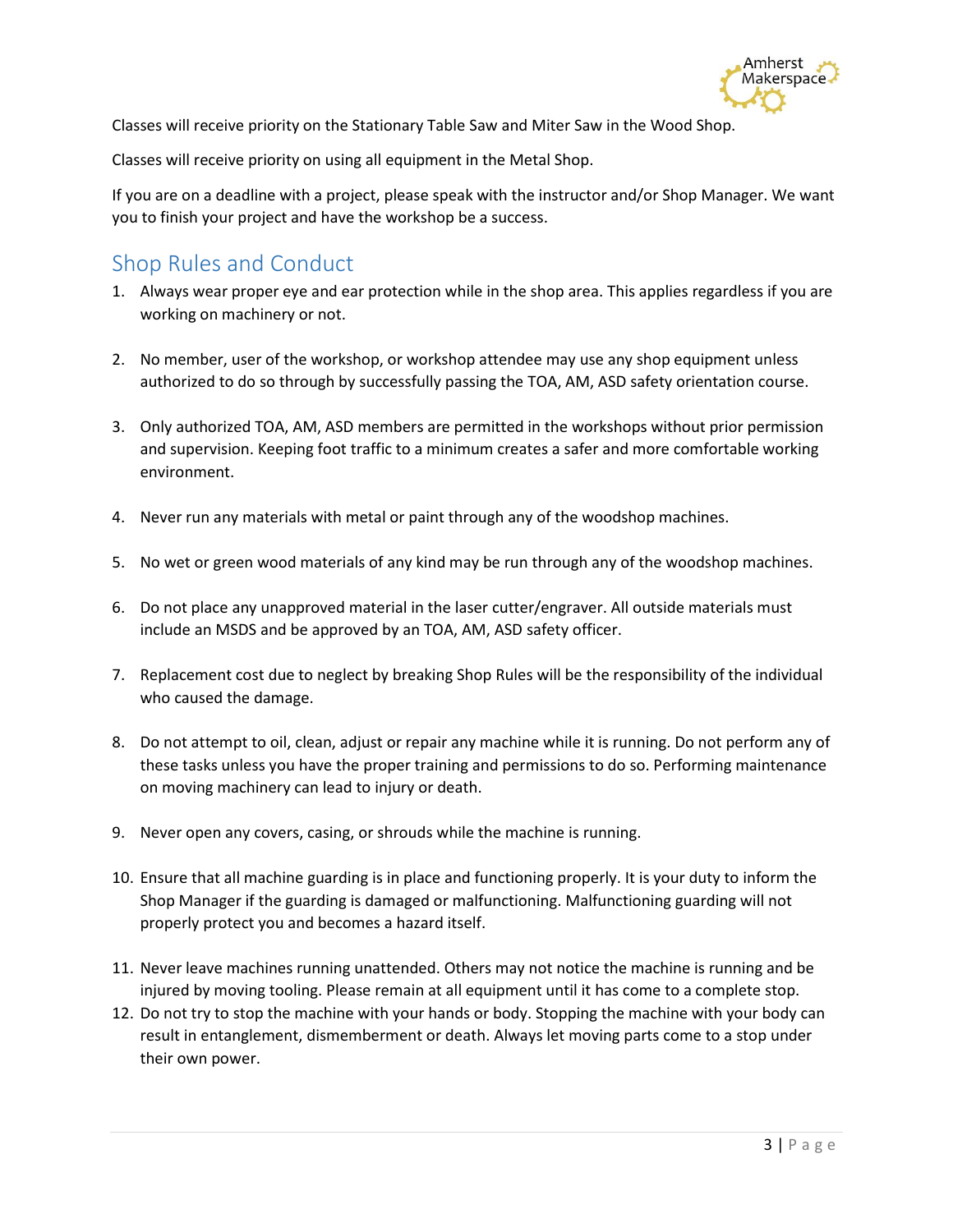

- 13. Always keep hands, hair, feet, etc. clear of all moving machinery at all times. All long hair must be tied back above shoulder height. Loose fitting clothes such as baggy sweatshirts or long sleeve shirts with loose cuffs should not be worn in the shop.
- 14. Double-check that all tooling and work pieces are properly supported and clamped prior to starting the machine.
- 15. Heavy or unwieldy work pieces often require special support structures or assistance from other members or shop support. Always ask for help if you are unsure if your work piece requires additional support.
- 16. Remove chuck keys, wrenches and other tools from machines after making adjustments. Chuck keys left in the chuck when the machine turns on become dangerous flying objects.
- 17. Ask for help when moving awkward or heavy objects. This will protect you and those around you from injury.
- 18. Always deburr sharp edges of freshly cut stock. This includes the piece of stock that goes back in the stock rack. Eliminating burred edges minimizes the chances for personal injury and marring of precision machine surfaces.
- 19. Never start a conversation with someone who is using machinery. Always wait for them to complete their task before talking.
- 20. Never attempt to squeeze behind someone while they are using machinery. Always stop and wait for them to complete their task before passing.
- 21. Work at a pace that is comfortable for you. Rushing will compromise your safety and increases the chance of damaging equipment.
- 22. Listen to the machine(s) if something does not sound right, shut it down. Often if the machine sounds abnormal to you, it likely is not operating properly. Inform the Shop Manager if you believe the machine to be operating abnormally.
- 23. If you do not know, or are unsure how to do something ASK! Do not engage in any activity that you are not comfortable with. Trust your judgment. Check with the shop supervisor or another member who has more experience.
- 24. Every member is responsible for keeping their keys and cards secure. Immediately report the loss of keys or access cards to any TOA, AM, ASD Board member or supervisor. This will help us maintain security and ensure that no unauthorized person is using your card. There will be a \$5 replacement fee for all lost or stolen keys and cards.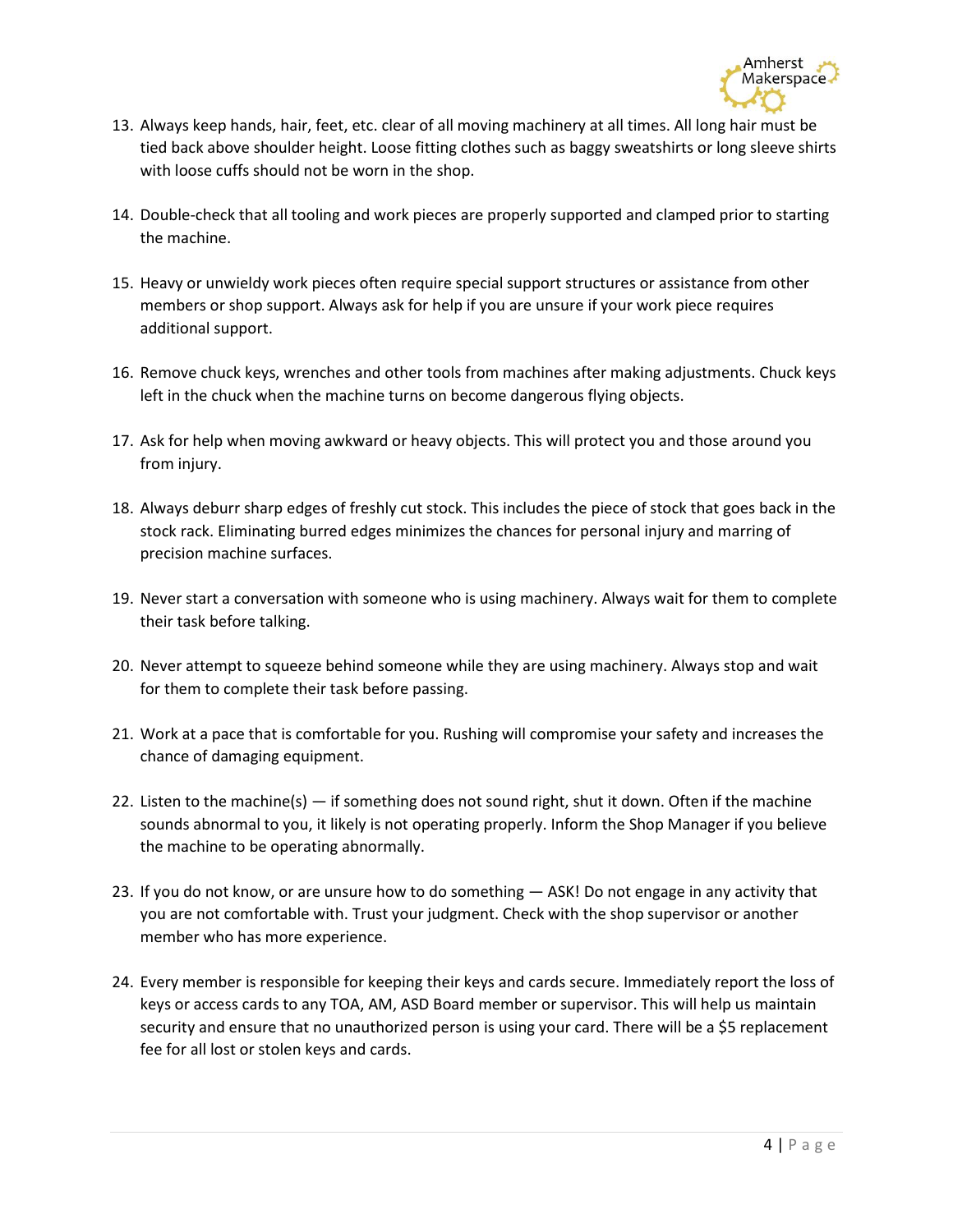

- 25. You are responsible for cleaning up after each project. Sweeping, wiping down machines, and cleaning off tables shows respect for other members coming in after you.
- 26. Keep floors free of oil, grease or any other liquid. Members are responsible for keeping all work areas clean and free of debris.
- 27. Please clean up spilled liquids immediately to prevent slipping hazards.
- 28. All materials should be stored in such a way that they cannot become tripping hazards. Return all excess material to its proper storage place.
- 29. Any hazardous materials and chemicals may not be stored at the TOA, AM, ASD. Prior permissions are required to use such materials.
- 30. Stay organized -putting tools away when not in use prevents loss and also makes them available to others.
- 31. Don't waste. Place all used scrap in marked containers.
- 32. All work should stop 15 minutes prior to the time you need to leave the TOA, AM, ASD This will provide ample time to clean and replace tools for the next member.

## Electronics, Computing, & Networking Policy

You agree that when using electronic, computing, or network devices ("Services") owned by the TOA, AM, ASD or the Amherst Middle School, or connected to its network, that you will not:

- 1. Use the Services in connection with contests, pyramid schemes, chain letters, junk email, spamming or any duplicative or unsolicited messages (commercial or otherwise).
- 2. Defame, abuse, harass, stalk, threaten or otherwise violate the legal rights (such as rights of privacy and publicity) of others.
- 3. Publish, post, upload, distribute or disseminate any inappropriate, profane, defamatory, obscene, indecent or unlawful topic, name, material or information on or through TOA, AM, ASD or the Amherst Middle School Services.
- 4. Upload, or otherwise make available, files that contain images, photographs, software or other material protected by intellectual property laws, including, by way of example, and not as limitation, copyright or trademark laws (or by rights of privacy or publicity) unless you own or control the rights thereto or have received all necessary consent to do the same.
- 5. Use any material or information, including images or photographs, which are made available through the Services in any manner that infringes any copyright, trademark, patent, trade secret, or other proprietary right of any party.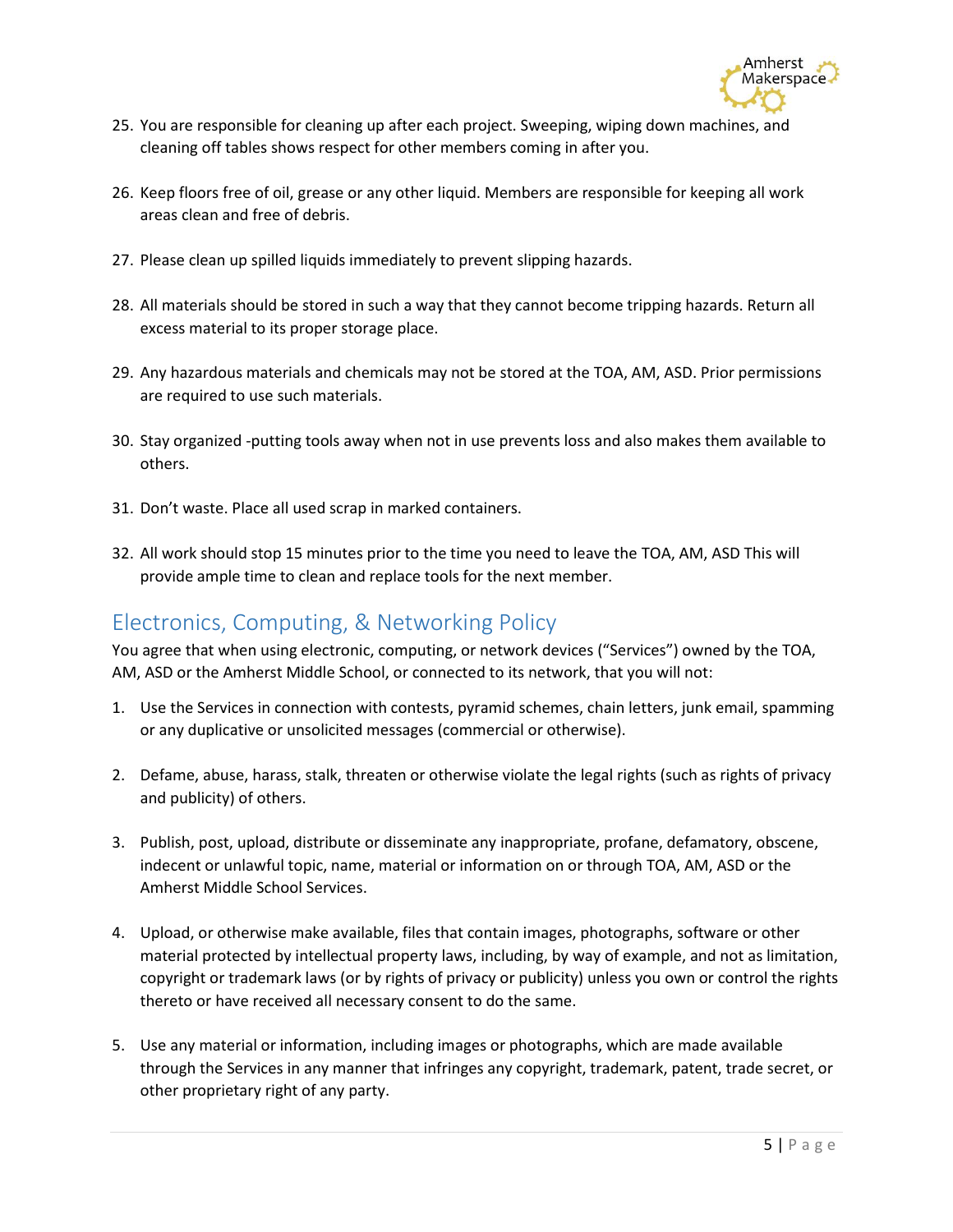

- 6. Upload files that contain viruses, Trojan Horses, worms, time bombs, cancelbots, corrupted files, or any other similar software or programs that may damage the operation of another's computer or property of another.
- 7. Download any file(s) that you know, or reasonably should know, cannot be legally reproduced, displayed, performed, and/or distributed in such manner.
- 8. Restrict or inhibit any other user from using and enjoying the Services.
- 9. Violate any code of conduct or other guidelines, which may be applicable for any particular Service.
- 10. Harvest or otherwise collect information about others, including email addresses, without the authorization or consent of the disclosing party.
- 11. Violate any applicable laws or regulations by creating a false identity for the purpose of misleading others.

# Personal Tools, Equipment, & Materials Policy

Personal use tools, equipment, and materials are allowed to be brought into the TOA, AM, ASD facility. Any personal tools must be checked in by the Shop Staff to ensure safety and appropriateness.

All personal use equipment, tools, and materials must be CLEARLY labeled with your name, phone and email address.

Personal use tools, equipment, and/or materials may not be used by other members without the express permission of the owner.

Any and all personal use tools, equipment, and materials must leave with the owner, unless otherwise permitted.

TOA, AM, ASD is not responsible for lost or stolen tools, equipment, or materials.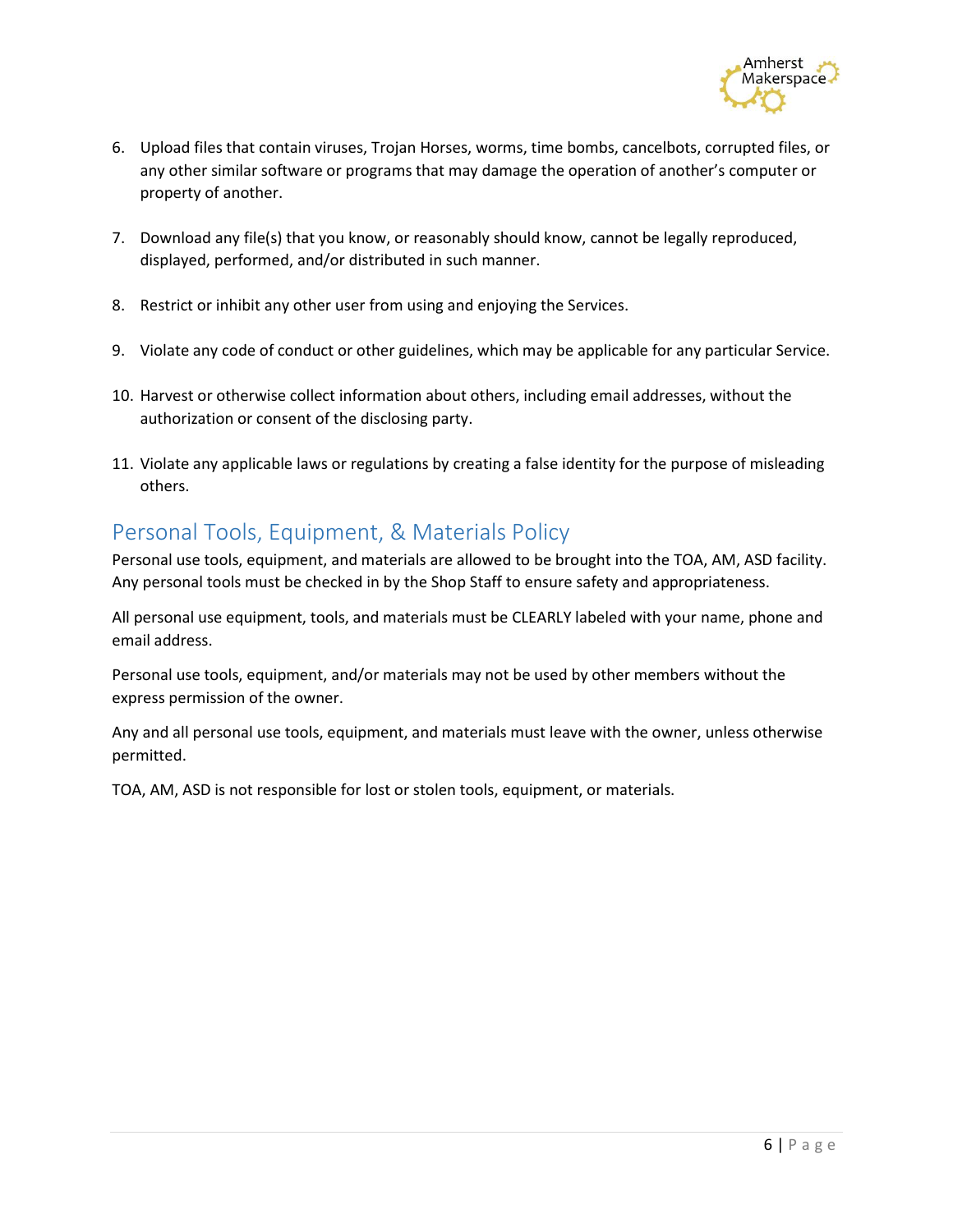

# Workshop Attendance and Participation Policy

Workshops are any course offered through the Amherst Makerspace.

### Registration

Advance registration is necessary. Instructors, workshop times, and workshop dates are subject to change. If a workshop is rescheduled to another date, attendees are entitled to a full refund. TOA, AM, ASD reserves the right to change instructors without prior notification, and to change workshop location and meeting times by up to an hour with 48 hours prior notice. To register for a workshop, attendees must pay in full at the time of enrollment. A place in the workshop is not guaranteed until payment in full is received. To sign up after the registration deadline, please call to ensure space is still available.

#### Fees

A fee will be charged for most workshops and a materials and/or equipment fee may also be required. All costs will be noted in the course description

## Withdrawals & Transfers

In the event an attendee must withdraw from a workshop, he or she may do so any time before the registration deadline of the workshop, and a refund of the full workshop cost plus any equipment or material fees will be provided, unless noted otherwise in the course description. Workshop enrollment may not be transferred to another course; it is necessary to withdraw from the original workshop and register for the new class. Withdrawals on or after the workshop registration deadline are not refundable and workshop fees are not transferable.

## Material & Equipment Fees

Workshops that make use of tools or supplies will most likely require a material or equipment fee. This pays for in-workshop consumable items (e.g., drill bits, gas, wood, metal, etc.) and the upkeep of tools used for that specific workshop (saw sharpening, tool repair, welding tips, software updates). In some circumstances, attendees may also be required to purchase certain supplies on their own. This will be clearly indicated in the course descriptions.

#### Missed Workshops & Lateness

Missing the first day of a multi-day course may be grounds for withdrawal without refund. Please email the Amherst makerspace at makerspace@sau39.org if you know you are going to miss a significant portion of a course. Advance notice may allow some sort of accommodation; however, TOA, AM, ASD is not obligated to offer makeup instruction. Instructors are not obligated to catch attendees up during scheduled workshop time for missed sessions or excessive lateness.

## Canceled or Rescheduled Workshops

Most workshops offered at the TOA, AM, ASD must have a minimum of 5 attendees registered in order for the workshop to commence. In the event a workshop does not receive sufficient enrollment, it may be canceled. Attendees will be notified of any cancellation due to insufficient enrollment at least 48 hours prior to the start of the workshop. In the event of a cancellation, attendees will be refunded all fees collected for that course. If a workshop is rescheduled to another date, attendees are also entitled to a full refund. TOA, AM, ASD reserves the right to change instructors without prior notification, and to change workshop meeting times by up to an hour with 48 hours prior notice.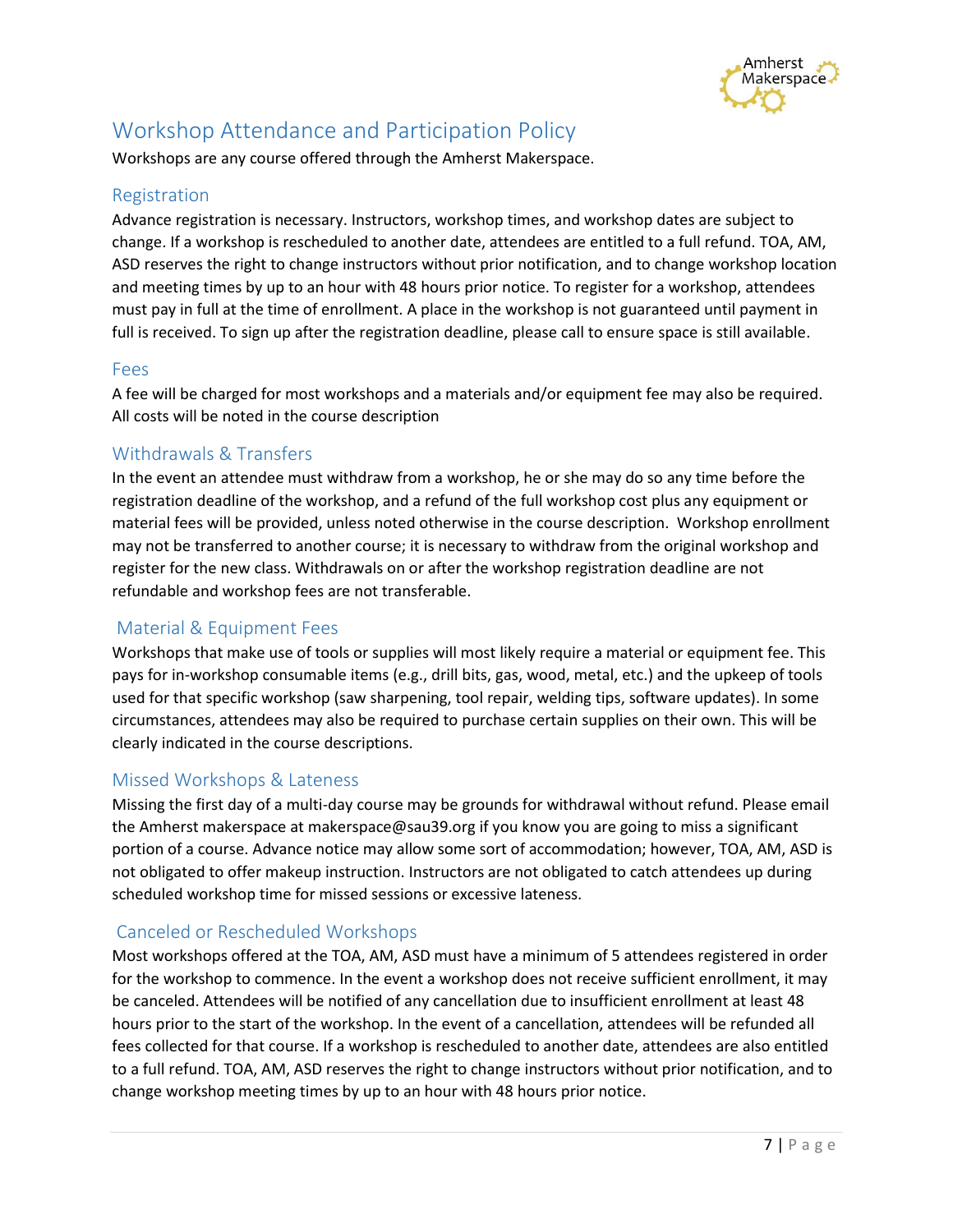

## Workshop Complaints

At the conclusion of every workshop, attendees may receive a paper or emailed evaluation request. We depend upon your feedback to help us improve our offerings. If you have any issue with a workshop you are currently enrolled in, please either raise your issue with the instructor at the end of the workshop meeting or email us. It is our general experience that most issues can be satisfactorily addressed before the workshop concludes. Complaint resolution may involve contacting the instructor and other attendees. All emailed comments will remain confidential upon request.

# Membership and Workshop Participation

## Agreement TOA, AM, ASD

This Membership Agreement ("Agreement") is entered into by and between TOA, AM, ASD, and the undersigned member and any associated minors on the date this Agreement is signed "Effective Date".

1. Membership Package

Member has agreed to pay the amount(s) indicated under MEMBERSHIP & DUES SCHEDULE attached as an addendum to this Agreement and made a part hereof in exchange for the membership benefits listed and TOA, AM, ASD agrees to provide such benefits to Member.

2. Rights of Publicity and Consent to Receive Emails

Member hereby grants to TOA, AM, ASD the right to photograph and videotape Member and Member's materials and art and to use, copy, modify, publish and distribute such photographs and videotapes taken in the TOA, AM, ASD facility and any derivatives thereof, in any and all formats, currently known or unknown. Member also hereby releases, discharges, and agrees to hold harmless TOA, AM, ASD and its owners, agents, landlord, officers, and employees from any liability by virtue of any blurring, distortion, alteration, optical illusion, or use in composite form whether intentional or otherwise, that may occur or be produced in the taking of said picture or in any subsequent processing thereof, as well as any publication thereof.

3. Term

The term of this Agreement begins on the Effective Date and will continue on a as described in the MEMBERSHIP & DUES SCHEDULE (attached). All Membership cancellations must be received by the Amherst Rec Department, at least 5 days prior to desired final membership bill date, at which point the member's last month of membership will begin.

4. Immediate Termination

TOA, AM, ASD may immediately terminate the rights granted to Member herein if Member violates shop rules, is in breach of one or more of its obligations which breach it fails to cure within seven

(7) days of receipt of a written notice specifying the nature of the breach, or if Member's conduct, or that of someone at the facility with Member's permission or invitation, interferes with use of the facility by other members or results in damage, injury or threat to TOA, AM, ASD or its staff or members. If TOA, AM, ASD terminates Member's rights for any of these reasons it shall not be required to refund any fees.

5. Compliance with the Law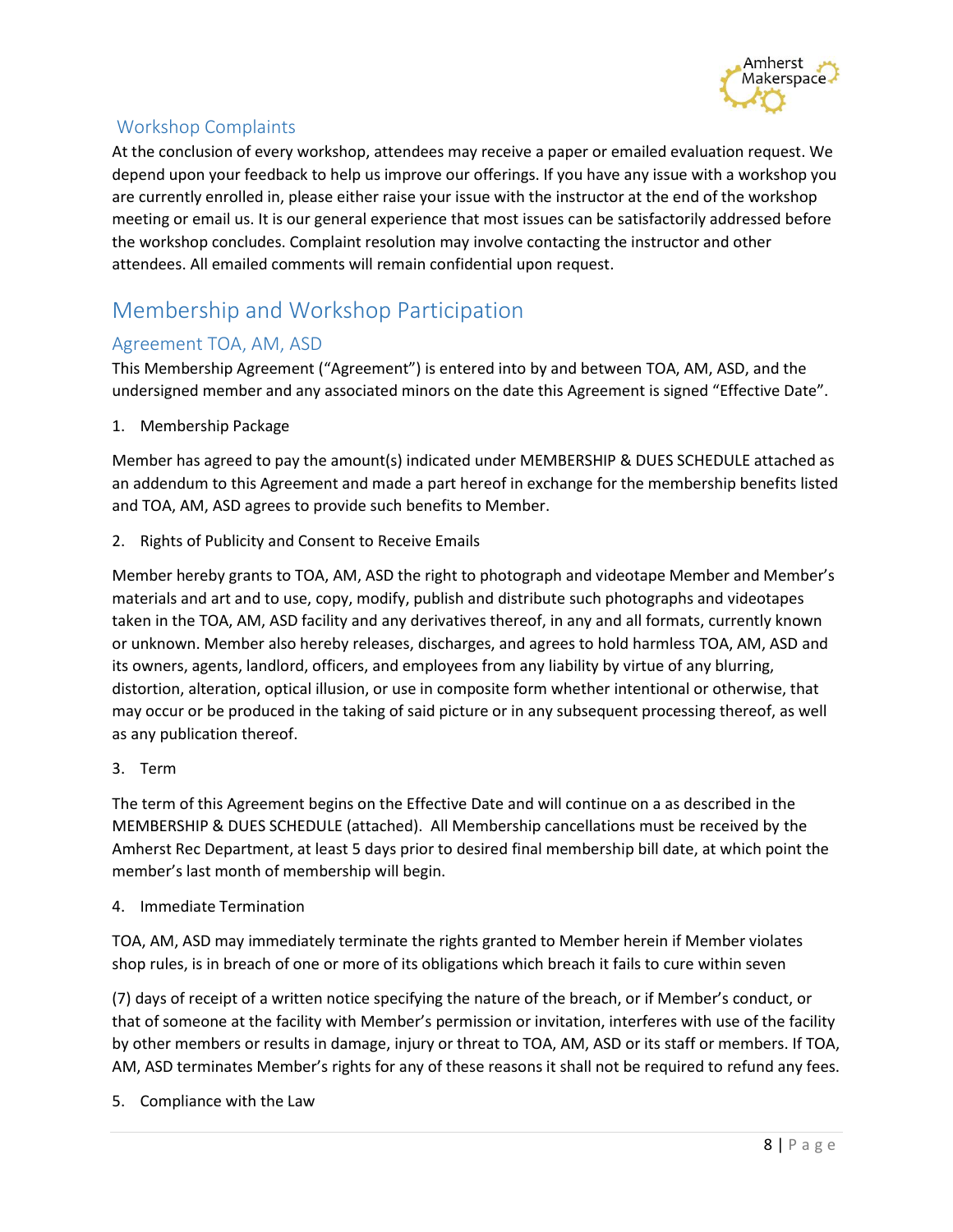

Member agrees to comply with all relevant laws and regulations in its use of the TOA, AM, ASD facilities and agrees not to interfere with the use of the facility by TOA, AM, ASD or by others, cause any nuisance or annoyance, cause an increase in the TOA, AM, ASD insurance premiums or cause loss or damage to TOA, AM, ASD (including, but not limited to, damage to reputation), its landlord or any other member or user of the TOA, AM, ASD facility or their property. Member acknowledges that (a) the terms of the foregoing sentence are a material inducement in TOA, AM, ASD's execution of this Agreement and (b) any violation by Member shall constitute a material default by Member hereunder, entitling TOA, AM, ASD to terminate this Agreement, without further notice.

#### 6. WARRANTY DISCLAIMER

The facility, tools, materials, equipment, and all services associated with this membership and any workshops are provided on an "as is" and "as available" basis without warranties of any kind, either express or implied. TOA, AM, ASD disclaims all warranties, express or implied, including, without limitation, implied warranties of merchantability and fitness for a particular purpose.

7. Limitation of Liability & Waiver

Member has read, understood, agreed to, and signed a Waiver of Liability and Hold Harmless Agreement which will be provided simultaneously with this Membership Agreement and must be signed by al members prior to the use of facilities, and/or attendance at any workshop provided by the TOA, AM, ASD. No member or non-member is permitted to use the facilities, tools, or machinery for any reason without the acceptance and signing of this Waiver of Liability and Hold Harmless Agreement.

8. Policies and Safety Procedures

Member has read, understood, and agreed to the policies and safety procedures of the TOA, AM, ASD which will be provided simultaneously with this Membership Agreement prior to the use of facilities, and/or attendance at any workshop provided by the TOA, AM, ASD. No member or non-member is permitted to use the facilities, tools, or machinery for any reason without the acceptance of these policies and safety procedures.

#### 9. Photography and Media

I hereby grant permission to the use of my image and likeness as recorded on audio or video tape without payment or any other consideration. I understand that my image may be edited, copied, exhibited, published or distributed and I waive the right to inspect or approve the finished product wherein my likeness appears. Additionally, I waive any right to royalties or other compensation arising or related to the use of my image or recording. I also understand that this material may be used in diverse educational settings within an unrestricted geographic area. Photographic, audio or video recordings may be used for the following purposes: conference presentations, educational presentations or courses, informational presentations, on-line educational courses, educational videos, banners and marketing materials, and other similar uses both in print and online.

#### 10. Assignment

This Agreement and the rights and obligations hereunder may not be assigned, delegated or transferred by either party without the prior written consent of the other party. Any such attempt shall be void.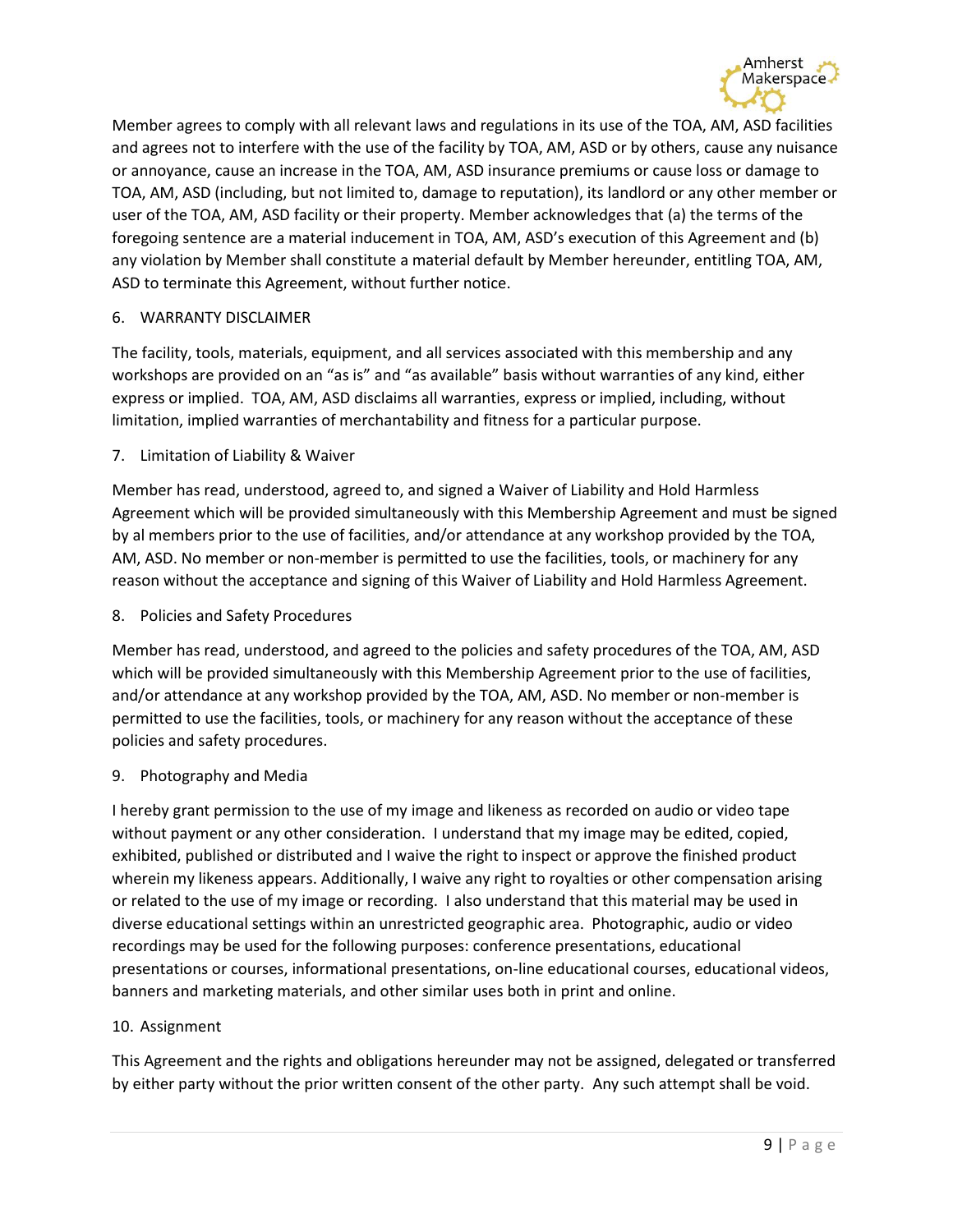

#### 11. Waiver

None of the conditions or provisions of this Agreement shall be held to have been waived by any act or knowledge on the part of either party, except by an instrument in writing signed by a duly authorized officer or representative of such party. Further, the waiver by either party of any right hereunder or the failure to enforce at any time any of the provisions of this Agreement, or any rights with respect thereto, shall not be deemed to be a waiver of any other rights hereunder or any breach or failure of performance of the other party.

#### 12. Governing Law; Venue

This Agreement shall be construed in accordance with, and governed by, the laws of the State of New Hampshire as applied to contracts that are executed and performed entirely in New Hampshire. The exclusive venue for any action, arbitration or other proceeding based on or arising out of this Agreement shall be Hillsborough County, New Hampshire.

#### 13. Jurisdiction of Disputes; Mediation

Any disputes based on or arising out of this Agreement or its subject matter, whether based on contract, tort or other legal theory, shall be heard and determined by a judge of the Superior Court of New Hampshire, County of Hillsborough.

The parties acknowledge that disputes brought before the Superior Court are normally referred to mediation prior to trial. Both parties agree to participate in mediation proceedings if recommended by the court.

#### 14. Severability

If any provision of this Agreement is declared invalid or unenforceable by a court having competent jurisdiction, it is mutually agreed that this Agreement shall endure except for the part declared invalid or unenforceable by order of such court. The parties shall consult and use their best efforts to agree upon a valid and enforceable provision which shall be a reasonable substitute for such invalid or unenforceable provision in light of the intent of this Agreement.

#### 15. Entire Agreement

This Agreement constitutes the entire agreement between the parties hereto pertaining to the subject matter hereof, superseding any and all other previous and contemporaneous agreements, understandings, proposals, conditions, warranties, representations or statements, oral or written, with regard to the subject matter hereof. Any previous agreements between the parties pertaining to the subject matter of this Agreement are hereby expressly canceled and terminated.

## Membership Agreement Signature Page

Please print and sign to confirm that you have read, understood, and agree to the TOA, AM, ASDs' terms of membership, rules, and safety procedures.

Once signed, bring this form in during your safety orientation.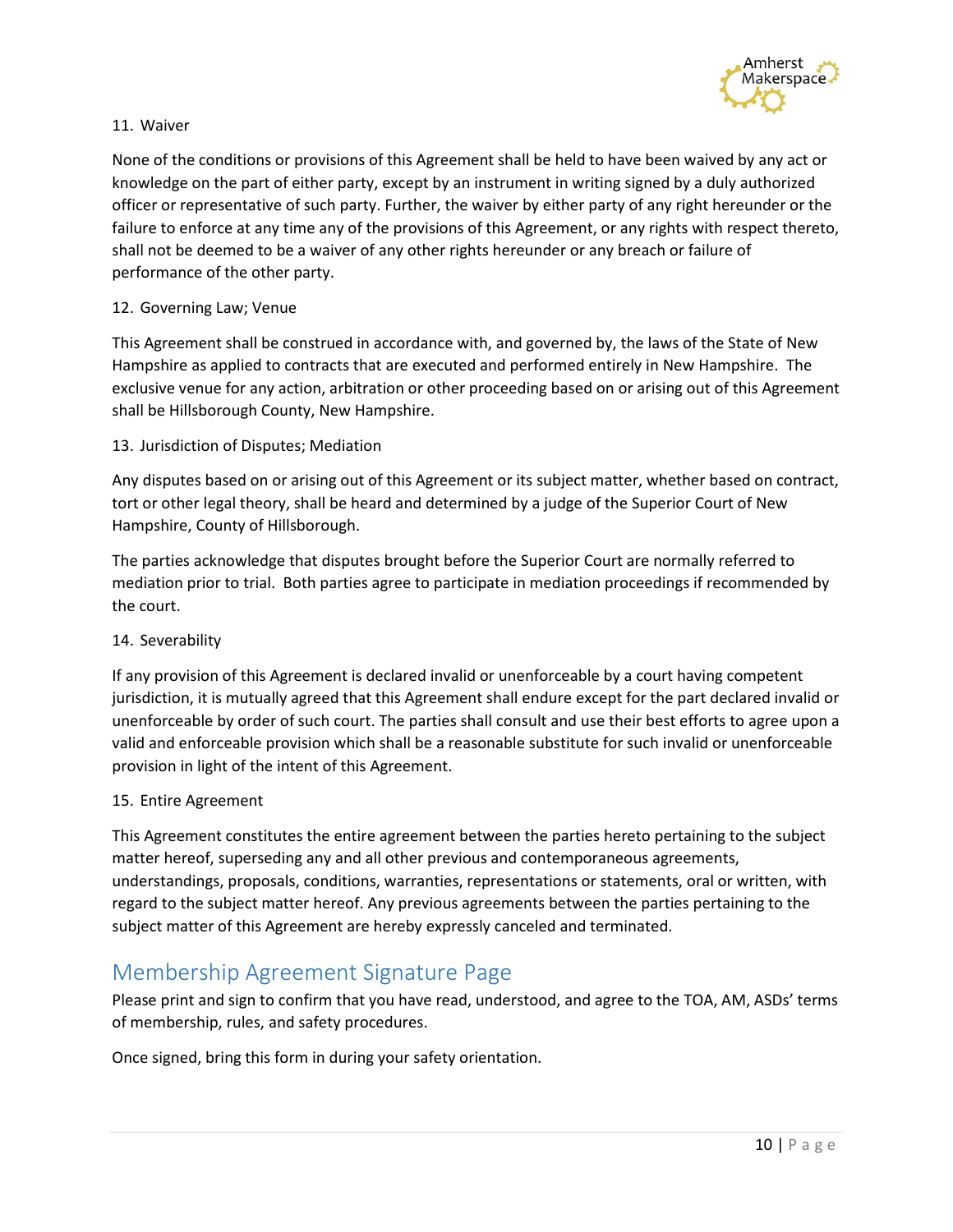

## Membership Dues & Schedule

Individual Amherst Resident Makerspace Membership: \$60/3-month or \$220/year, allows access to entire shop. Additional safety courses may be required to use some of the equipment.

Individual non-Amherst Resident Makerspace Membership: \$75/3-month or \$275/year, allows access to entire shop. Additional safety courses may be required to use some of the equipment.

Family Amherst Resident Makerspace Membership: \$90/3-month or \$330/year, allows access to entire shop for a single residence. Additional safety courses may be required to use some of the equipment.

Family non-Amherst Resident Makerspace Membership: \$105/3-month or \$385/year, allows access to entire shop for a single residence. Additional safety courses may be required to use some of the equipment.

By signing this Agreement member agrees to comply with all TOA, AM, ASD's Policies, Rules, and Safety Procedures, which Member acknowledges to have received. TOA, AM, ASD reserves the right to update and modify such policies and rules and Member agrees to review and be familiar with the most recent policies and rules before each use of the facility. The most recent documentation is available at the Amherst Makerspace facility or at the Amherst Rec Department office.

| Date |
|------|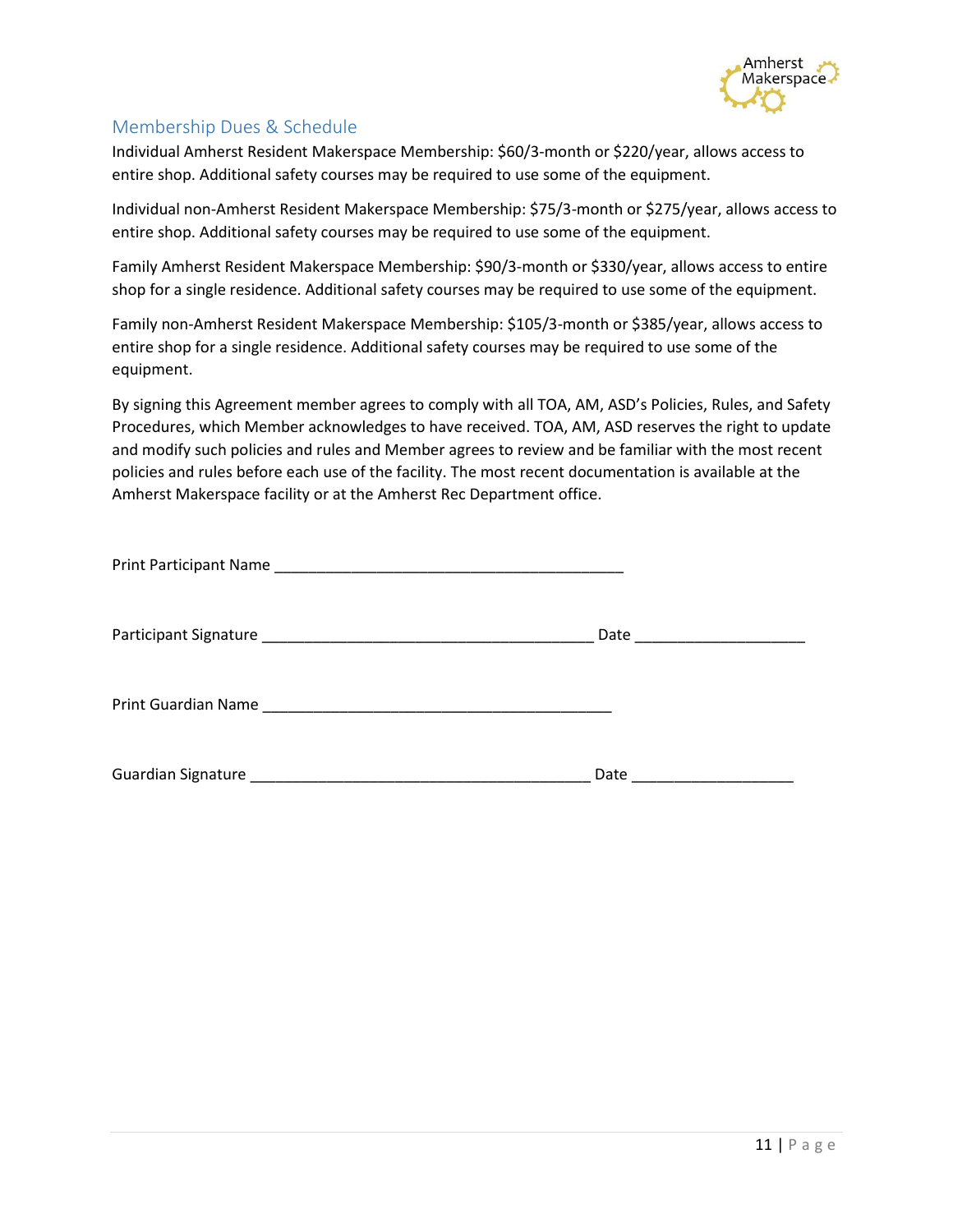

## WAIVER OF LIABILITY AND HOLD HARMLESS AGREEMENT FOR TOA, AM, ASD, MEMBERSHIP AND/OR WORKSHOP ATTENDANCE

In consideration for receiving permission to participate in the TOA, AM, ASD (hereinafter referred to as TOA, AM, ASD and/or a workshop) I hereby RELEASE, WAIVE, DISCHARGE AND COVENANT NOT TO SUE, TOA, AM, ASD, its agents, servants, or employees (hereinafter referred to as "RELEASEES") from any and all liability, claims, demands, actions and causes of action whatsoever arising out of or related to any loss, damage, or injury, including death, that may be sustained by me, or any of the property belonging to me, WHETHER CAUSED BY THE NEGLIGENCE OF THE RELEASEES, or otherwise, while participating in such activity, or while in, on or upon the premises where the activity is being conducted.

I am fully aware of the unusual risks involved and hazards connected with activities and materials used in the TOA, AM, ASD. I hereby elect to voluntarily participate in said activity with full knowledge that said activity may be hazardous to me and my property. I VOLUNTARILY ASSUME FULL RESPONSIBILITY FOR ANY RISKS OF LOSS, PROPERTY DAMAGE OR PERSONAL INJURY, INCLUDING DEATH, that may be sustained by me, or any loss or damage of property owned by me, as a result of being engaged in such activity, WHETHER CAUSED BY THE NEGLIGENCE OF RELEASEES OR OTHERWISE.

I further hereby AGREE TO INDEMNIFY AND HOLD HARMLESS the RELEASEES from any loss, liability, damage or costs, including court costs and attorney fees, that they may incur due to my participation in said activity, WHETHER CAUSED BY NEGLIGENCE OF RELEASEES OR OTHERWISE.

It is my express intent that this Waiver of Liability and Hold Harmless Agreement shall bind the members of my family and spouse, if I am alive, and my heirs, assigns and personal representative, if I am deceased, and shall be deemed as a RELEASE, WAIVER, DISCHARGE AND COVENANT NOT TO SUE the above-named RELEASEES. I hereby further agree that this Waiver of Liability and Hold Harmless Agreement shall be construed in accordance with the laws of the State of California

IN SIGNING THIS RELEASE, I ACKNOWLEDGE AND REPRESENT THAT I have read the foregoing Waiver of Liability and Hold Harmless Agreement, understand it and sign it voluntarily as my own free act and deed; no oral representations, statements, or inducements, apart from the foregoing written agreement, have been made; I am at least eighteen (18) years of age and fully competent; and I execute this Release for full, adequate and complete consideration fully intending to be bound by same.

If any of the provisions of this Agreement are found to be unenforceable, the remainder shall be enforced as fully as possible and the unenforceable provision(s) shall be deemed modified to the limited extent required to permit enforcement of the Agreement as a whole.

| Date _______________________ |
|------------------------------|
|                              |
| Date _________________       |